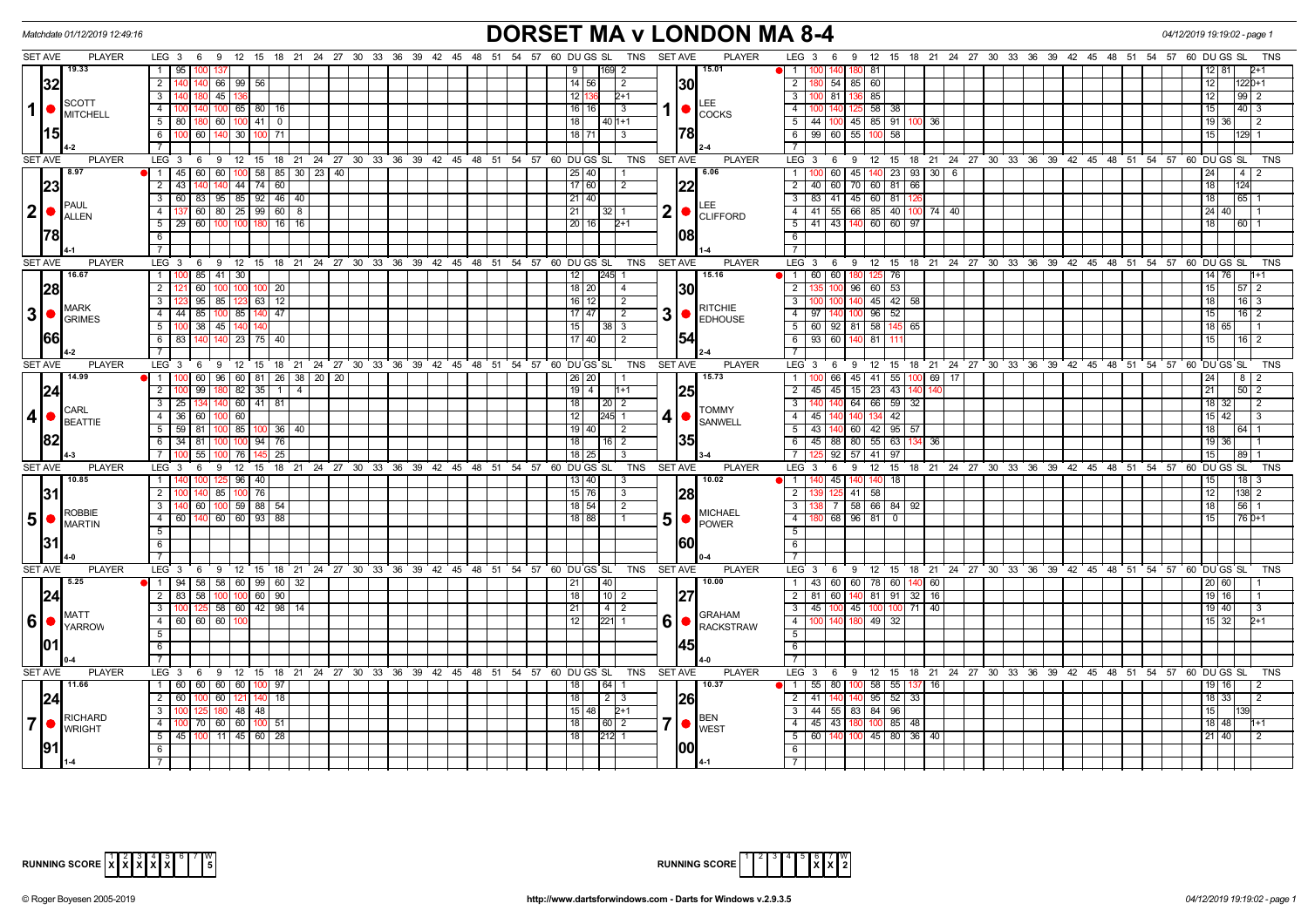## *Matchdate 01/12/2019 12:49:16* **DORSET MA v LONDON MA 8-4** *04/12/2019 19:19:05 - page 2*

| <b>SET AVE</b>  |                                 | <b>PLAYER</b> | LEG <sub>3</sub><br>$6\overline{6}$<br>-9 |                                          |                    |              |    |  |  |  | 12 15 18 21 24 27 30 33 36 39 42 45 48 51 54 57 60 DU GS SL<br>TNS | <b>SET AVE</b> | <b>PLAYER</b>                     | 12 15 18 21 24 27 30 33 36 39 42 45 48 51 54 57 60 DUGS SL<br>LEG 3<br>-6<br>9        | <b>TNS</b>                                            |
|-----------------|---------------------------------|---------------|-------------------------------------------|------------------------------------------|--------------------|--------------|----|--|--|--|--------------------------------------------------------------------|----------------|-----------------------------------|---------------------------------------------------------------------------------------|-------------------------------------------------------|
|                 | 12.15                           |               | 42<br>60                                  |                                          | 99                 | 44 40 40     |    |  |  |  | 23 40                                                              |                | 14.85                             | 55<br>45<br>97<br> 40<br>41 I                                                         | 82                                                    |
|                 | 25                              |               | $\overline{2}$<br>96<br>98                | $95$   140   56                          | 16                 |              |    |  |  |  | 18 16                                                              | 25             |                                   | 30<br>26<br>81<br>85<br>99                                                            | 40<br>18                                              |
|                 |                                 |               | 43<br>3<br>140                            | $45 \mid 54 \mid 36$                     |                    |              |    |  |  |  | 15<br>183 1                                                        |                |                                   | 60<br>97<br>64<br>180                                                                 | 14 64 <br>l1+1                                        |
| 8 •             | <b>DALE</b><br><b>MASTERMAN</b> |               | $\overline{4}$<br>58<br>65                | 50                                       | 52<br>100          |              |    |  |  |  | 18 <br> 36 2                                                       | 8 <sup>1</sup> | <b>NICK</b><br><b>COCKS</b>       | 40<br>49<br>60<br>52<br>100                                                           | 21 52                                                 |
|                 |                                 |               | 5 <sup>5</sup><br>-93 I<br>85             | $58$   $59$   $100$   $66$   $20$   $20$ |                    |              |    |  |  |  | 23 20                                                              |                |                                   | 60<br>28<br>100 38 65<br>60                                                           | 21<br>25                                              |
|                 | 16                              |               | 6<br>59<br>55                             |                                          |                    |              |    |  |  |  | 12<br>67 1+1                                                       | 109            |                                   | 100<br>61                                                                             | 14 61                                                 |
|                 |                                 |               | 82<br>85                                  | 58                                       | 9                  | 95 32        |    |  |  |  | $19$ 32                                                            |                |                                   | 60<br>60<br>45<br>43 <sup>1</sup><br>59<br>60                                         | 174<br>18 I                                           |
| <b>SET AVE</b>  |                                 | <b>PLAYER</b> | LEG <sub>3</sub>                          | 12                                       | 18<br>15           | 21           |    |  |  |  | 24 27 30 33 36 39 42 45 48 51 54 57 60 DUGS SL<br><b>TNS</b>       | <b>SET AVE</b> | <b>PLAYER</b>                     | 18<br>21<br>12<br>-9<br>15<br>6                                                       | 24 27 30 33 36 39 42 45 48 51 54 57 60 DUGS SL<br>TNS |
|                 | 11.54                           |               | 26<br>49                                  | 45   125   55   85   52   48             |                    |              |    |  |  |  | 24<br>16 I                                                         |                | 14.46                             | 60 20<br>41<br>58<br>$15 \mid 5$<br>81<br>-8                                          | $\sqrt{27}$ 5                                         |
|                 | 25                              |               | 95<br>2<br>77                             |                                          | 45 <br>20          |              |    |  |  |  | $17$ 20<br>$\overline{2}$                                          | 24             |                                   | 60<br>60<br>60<br>41                                                                  | 180<br>15 <sub>l</sub>                                |
|                 |                                 |               | 60<br>3                                   | $135$ 61 59                              |                    |              |    |  |  |  | 15<br>$86 \mid 2$                                                  |                |                                   | 85<br>58<br>140 98 60 60                                                              | 18 60                                                 |
| 9  <sub>o</sub> | <b>TOMMY</b><br><b>MORRIS</b>   |               | 99<br>$\overline{4}$<br>45                | 85                                       | 83<br>$32 \mid 32$ |              |    |  |  |  | $21 \overline{32}$                                                 | 9 <sup>1</sup> | <b>DAVID</b><br><b>WAWRZEWSKI</b> | 30<br>59<br>85 I<br>55                                                                | 32                                                    |
|                 |                                 |               | 5 <sup>5</sup><br>41<br>125               | 60 60                                    | 29<br>100          |              |    |  |  |  | 18<br>86 2                                                         |                |                                   | 60<br>$128$ 16 40<br>81<br>76                                                         | 20 40                                                 |
|                 | 38                              |               | 41 61<br>6                                | 55 77                                    | 87                 |              |    |  |  |  | 17 87<br>$D+1$                                                     | 59             |                                   | 60<br>40<br>100                                                                       | 24 3                                                  |
|                 |                                 |               | 85<br>85<br>45 I                          | 84 l                                     | 85<br>97           |              |    |  |  |  | 18<br>20                                                           |                |                                   | 60<br>79<br>93<br>32<br>- 16                                                          | l 20 I 16 I                                           |
| <b>SET AVE</b>  |                                 | <b>PLAYER</b> | LEG <sub>3</sub><br>-6<br>9               | 12                                       | 15                 |              |    |  |  |  | 18 21 24 27 30 33 36 39 42 45 48 51 54 57 60 DUGS SL<br><b>TNS</b> | <b>SET AVE</b> | <b>PLAYER</b>                     | 15 18 21 24 27 30 33 36 39 42 45 48 51 54 57 60 DUGS SL<br>12<br>6<br>-9              | <b>TNS</b>                                            |
|                 | 4.93                            |               | 85<br>$\overline{1}$                      | 61   96   31                             |                    |              |    |  |  |  | 15<br>168                                                          |                | 12.57                             | 32<br>93                                                                              | 13 32                                                 |
|                 | 26                              |               | $4 \overline{81}$<br>2                    | $60$ 55 60                               |                    |              |    |  |  |  | 15<br>1111                                                         | 32             |                                   | 60<br>78<br>32<br>91<br>100                                                           | 17 32                                                 |
|                 |                                 |               | 80 57 60 98 100<br>$\mathbf{3}$           |                                          |                    |              |    |  |  |  | 15 <br>$ 106 $ 1                                                   |                |                                   | 100 140 40<br>121 I                                                                   | 15 100<br>$\overline{a}$                              |
| <b>hd•</b>      | HENRY<br><b>COOPER</b>          |               | 4<br>119                                  | 96   60   62                             |                    |              |    |  |  |  | 15                                                                 | <b>d•</b>      | <b>DANIEL</b><br>DAY              | 39<br>93 97<br>57 35<br>180                                                           | 17 35 <br>$D+1$                                       |
|                 |                                 |               | $5\overline{5}$                           |                                          |                    |              |    |  |  |  |                                                                    |                |                                   |                                                                                       |                                                       |
|                 | 58                              |               | 6                                         |                                          |                    |              |    |  |  |  |                                                                    | 32             |                                   |                                                                                       |                                                       |
|                 |                                 |               |                                           |                                          |                    |              |    |  |  |  |                                                                    |                |                                   |                                                                                       |                                                       |
| <b>SET AVE</b>  |                                 | <b>PLAYER</b> | LEG <sub>3</sub><br>- 6<br>9              | 12                                       | 15                 |              |    |  |  |  | 18 21 24 27 30 33 36 39 42 45 48 51 54 57 60 DUGS SL<br><b>TNS</b> | <b>SET AVE</b> | <b>PLAYER</b>                     | 15 18 21 24 27 30 33 36 39 42 45 48 51 54 57 60 DUGS SL<br>12<br>6<br>9               | <b>TNS</b>                                            |
|                 | 11.46                           |               | 60<br>-1                                  | 43 100 44                                |                    | $39 \mid 75$ |    |  |  |  | 21 75<br>-2                                                        |                | 7.94                              | 40 26 77<br>97<br>43<br>65<br>63                                                      | 90                                                    |
|                 | 23                              |               | 2<br>30                                   | 95                                       | 100                | 38   31      | 16 |  |  |  | 23 16 <br>$\overline{2}$                                           | 22             |                                   | 24<br>29<br>37<br>60<br>17                                                            | 54 2<br>  21                                          |
|                 |                                 |               | 3<br>36                                   | 55   85   42   59   44   120             |                    |              |    |  |  |  | 24 120                                                             |                |                                   | 28<br>57<br>48 77 51<br>28<br>15 <sup>1</sup>                                         | $20D+1$<br>24                                         |
| 11              | <b>MARK</b><br><b>PORTER</b>    |               | 43<br>$\overline{4}$<br>60<br>45 I        |                                          | 125 58 84 23       |              |    |  |  |  | 21<br>  63   1                                                     |                | BEN<br><b>CHEESEMAN</b>           | 58<br>96<br>99<br>91<br>41 78 38                                                      | $19$ 38                                               |
|                 |                                 |               | 45<br>85<br>5                             |                                          | 55                 |              |    |  |  |  | 15<br>76 2                                                         |                |                                   | 58<br>83<br>41<br>82                                                                  | 18 110                                                |
|                 | 150                             |               | 43 85<br>6                                | 100 100 99 74                            |                    |              |    |  |  |  | 18 74 <br>$\overline{2}$                                           | 174            |                                   | 45 80 100 41<br>76                                                                    | 159                                                   |
|                 | $4 - 2$                         |               |                                           |                                          |                    |              |    |  |  |  |                                                                    |                |                                   |                                                                                       |                                                       |
| <b>SET AVE</b>  |                                 | <b>PLAYER</b> | LEG <sub>3</sub><br>6<br>9                |                                          |                    |              |    |  |  |  | 12 15 18 21 24 27 30 33 36 39 42 45 48 51 54 57 60 DUGS SL<br>TNS  | <b>SET AVE</b> | <b>PLAYER</b>                     | 9 12 15 18 21 24 27 30 33 36 39 42 45 48 51 54 57 60 DUGS SL<br>LEG <sub>3</sub><br>6 | <b>TNS</b>                                            |
|                 | 13.03                           |               | 58<br>60<br>$\blacksquare$                |                                          | 103                |              |    |  |  |  | 15   103<br>$2+1$                                                  |                | 7.23                              | 36<br>28<br>11<br>45                                                                  | 38                                                    |
|                 | 29                              |               |                                           | 99   62                                  |                    |              |    |  |  |  | 15 62                                                              | 121            |                                   | 76<br>41<br>60                                                                        | 85                                                    |
|                 |                                 |               | 97<br>3                                   | 60 60 1                                  | $100$ 52 $72$      |              |    |  |  |  | 20 72                                                              |                | JAMIE                             | 59<br>27<br>66<br>60 40                                                               | 124                                                   |
| 12●             | <b>ITURLE</b>                   |               | 55<br>41<br>4                             | 60 95 60                                 |                    |              |    |  |  |  | 18<br> 90 1                                                        | י2∣            | <b>GREEN</b>                      | $44 \overline{)34}$<br>55<br>81<br>134 53<br>100                                      | 53                                                    |
|                 |                                 |               | 5<br>14(                                  | $96$   25                                |                    |              |    |  |  |  | 14 25<br>l 3                                                       |                |                                   | $50$ 29 59<br>125                                                                     | 238<br>12 <sub>l</sub>                                |
|                 | 45                              |               | 6                                         |                                          |                    |              |    |  |  |  |                                                                    | 150            |                                   |                                                                                       |                                                       |
|                 |                                 |               |                                           |                                          |                    |              |    |  |  |  |                                                                    |                |                                   |                                                                                       |                                                       |

| OP:                  | Scott Mitchell 32.15                                                                                                                                   | <b>IOP</b>   | Daniel Dav | 00.QQ<br>ےد. ےد |
|----------------------|--------------------------------------------------------------------------------------------------------------------------------------------------------|--------------|------------|-----------------|
| <b>RUNNING SCORE</b> | ັ<br>.<br><u>.</u><br>.<br>1.7.1.7<br>$\overline{\phantom{a}}$<br>ם ו<br>́<br>$\cdot$ .<br>$\overline{\phantom{a}}$<br>. .<br>$\overline{\phantom{a}}$ | <b>SCORE</b> |            | -               |

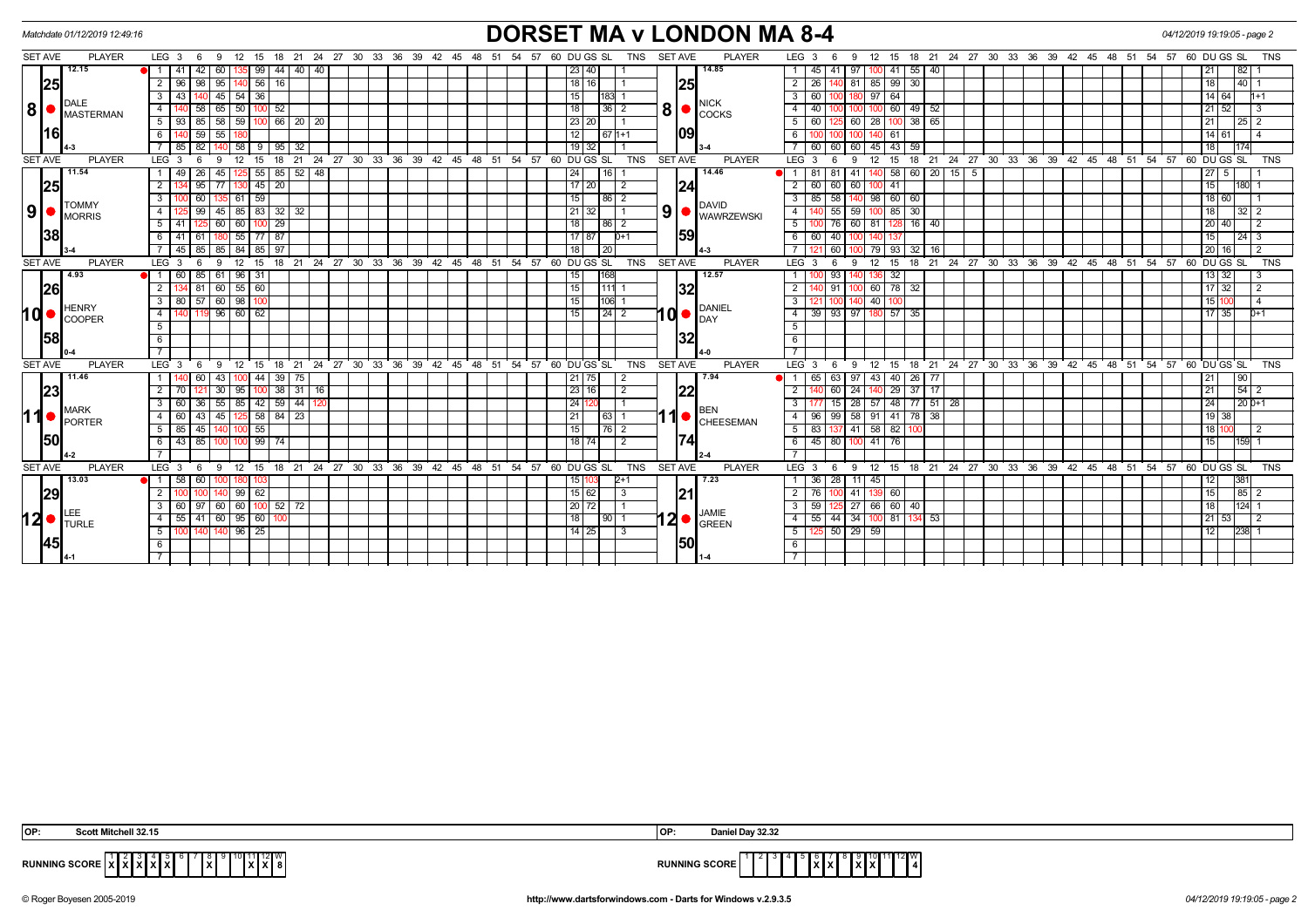| <b>DORSET MA</b>      |     |      |      |            |             |            |             |              |       |     |             | <b>LONDON MA</b>     |     |             |          |            |                |            |             |            |             |     |             |
|-----------------------|-----|------|------|------------|-------------|------------|-------------|--------------|-------|-----|-------------|----------------------|-----|-------------|----------|------------|----------------|------------|-------------|------------|-------------|-----|-------------|
| <b>PLAYER</b>         | W/L | LWON | LOST | <b>AVE</b> | <b>TAVE</b> | <b>PTS</b> | <b>DRTS</b> | <b>TON</b>   | TON+, | 180 | <b>TONS</b> | <b>I PLAYER</b>      | W/L | <b>LWON</b> | LOST     | <b>AVE</b> | <b>TAVE</b>    | <b>PTS</b> | <b>DRTS</b> | <b>TON</b> | <b>TON-</b> | 180 | <b>TONS</b> |
| <b>Scott Mitchell</b> | W   |      |      | 32.15      | 19.33       | 2797       |             |              |       |     | $13+2$      | Lee Cocks            |     |             |          | 30.78      | $15.0^{\circ}$ | 2616       | 85          |            |             |     | $10+2$      |
| Paul Allen            | W   |      |      | 23.78      | 8.97        | 2473       | 104         |              |       |     | $6+$        | Lee Clifford         |     |             |          | 22.08      | 6.06           | 2252       | 102         |            |             |     |             |
| <b>Mark Grimes</b>    | W   |      |      | 28.66      | 16.67       | 2723       | 95          |              |       |     |             | Ritchie Edhouse      |     |             |          | 30.54      | 15.16          | 2901       |             |            |             |     | $11+1$      |
| <b>Carl Beattie</b>   | W   |      |      | 24.82      | 14.99       | 3226       | 130         |              |       |     | $12 +$      | <b>Tommy Sanwell</b> |     |             |          | 25.35      | 15.73          | 3296       | 130         |            |             |     | 12          |
| Robbie Martin         | W   |      |      | 31.31      | 10.85       | 2004       | 64          |              |       |     |             | l Michael Power      |     |             |          | 28.60      | 10.02          | 1716       | -60         |            |             |     | 6+1         |
| <b>Matt Yarrow</b>    |     |      |      | 24.01      | 5.25        | 1729       |             |              |       |     |             | Graham Rackstraw     | W   |             | $\Omega$ | 27.45      | 10.00          | 2004       | 73          |            |             |     | $7 + 1$     |
| <b>Richard Wright</b> |     |      |      | 24.91      | 11.66       | 2167       | 87          | <sup>o</sup> |       |     | $9+1$       | l Ben West           | W   |             |          | 26.00      | 10.37          | 2366       | 91          |            |             |     | $7+1$       |
| Dale Masterman        | W   |      |      | 25.16      | 12.15       | 3221       | 128         |              |       |     | $8+$        | l Nick Cocks         |     |             |          | 25.09      | 14.85          | 3186       | 127         | 10         |             |     | $12+1$      |
| <b>Tommy Morris</b>   |     |      |      | 25.38      | 11.54       | 3299       | 130         |              |       |     | 8+          | David Wawrzewski     | W   |             |          | 24.59      | 14.46          | 3271       | 133         |            |             |     | 12          |
| <b>Henry Cooper</b>   |     |      |      | 26.58      | 4.93        | 1595       | 60          |              |       |     |             | Daniel Dav           | W   |             | $\Omega$ | 32.32      | 12.57          | 2004       | 62          |            |             |     | 9+1         |
| <b>Mark Porter</b>    | W   |      |      | 23.50      | $11.46$ ,   | 2867       | 122         |              |       |     |             | Ben Cheeseman        |     |             |          | 22.74      | 7.94           | 2683       | 118         |            |             |     | $5+1$       |
| Lee Turle             | W   |      |      | 29.45      | 13.03       | 2415       | 82          |              |       |     | $10+$       | Jamie Green          |     |             |          | 21         | 7.23           | 1677       |             |            |             |     |             |
| <b>TOTALS</b>         | W   | วค   |      | 26.28      |             | 30516      |             |              |       |     | $108 + 8$   | <b>TOTALS</b>        |     | חר          |          |            | 0.00           | 29972      | 1154        |            | 36          |     | $102 + 9$   |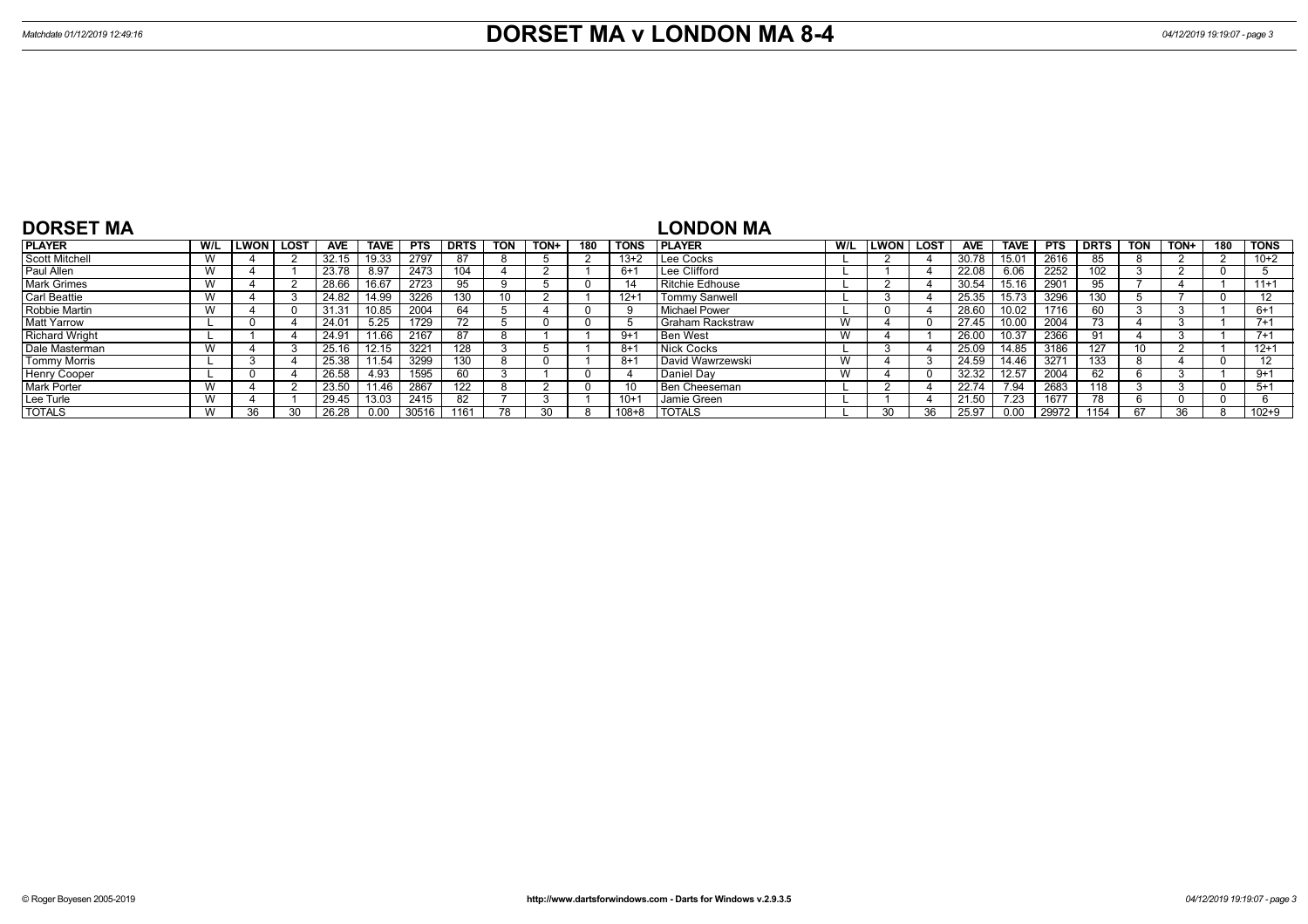| Matchdate 01/12/2019 10:37:52                |                                                                           |                                                                                    | <b>DORSET WA v LONDON WA 3-3</b>                                                                                      | 04/12/2019 19:19:14 - page 1                            |
|----------------------------------------------|---------------------------------------------------------------------------|------------------------------------------------------------------------------------|-----------------------------------------------------------------------------------------------------------------------|---------------------------------------------------------|
| <b>SET AVE</b><br><b>PLAYER</b>              | LEG <sub>3</sub><br>12<br>18<br>15                                        | 21 24 27 30 33 36 39 42 45 48 51 54 57 60 DUGS SL<br>TNS                           | <b>SET AVE</b><br><b>PLAYER</b><br>LEG <sub>3</sub><br>24 27 30 33 36 39 42 45<br>21<br>12<br>15<br>18                | 60 DU GS SL<br>48 51<br>54<br>57<br>TNS                 |
| 5.40                                         | 26<br>83   46<br>38<br>60<br>$16 \mid 27$                                 | $\sqrt{5}$ 2<br>27                                                                 | 4.86<br>59<br>42 29 26<br>40<br>24<br>  41<br>41<br>121.                                                              | 30 40                                                   |
| 22                                           | 99   40   20<br>60<br>2 <sup>1</sup><br>45<br>140<br>-77 I                | 20 <br>l 21                                                                        | 22<br>60 86 35<br>60<br>56<br>83<br>$\overline{2}$                                                                    | 20 35                                                   |
| SUZANNE<br>1<br><b>TRICKETT</b>              | 85<br>$55 \mid 83 \mid$<br>3   100   100                                  | $\overline{78}$ $\overline{2}$<br>15                                               | CASEY<br>56<br>$56$ 104<br>$\overline{\mathbf{3}}$<br>60 85<br>140<br><b>GALLAGHER</b>                                | 18 104                                                  |
| 22                                           | 4                                                                         |                                                                                    | $\overline{4}$<br>10                                                                                                  |                                                         |
|                                              | 5 <sub>1</sub>                                                            |                                                                                    | 5 <sup>5</sup>                                                                                                        |                                                         |
| <b>PLAYER</b><br><b>SET AVE</b>              | LEG $3\overline{6}$<br>12<br>-9<br>15                                     | 18 21 24 27 30 33 36 39 42 45 48 51 54 57 60 DUGS SL<br><b>TNS</b>                 | <b>PLAYER</b><br>18 21 24 27 30 33 36 39 42 45 48 51 54 57<br><b>SET AVE</b><br>LEG 3<br>12<br>9<br>15<br>- 6         | 60 DU GS SL<br><b>TNS</b>                               |
| 5.03                                         | 41<br> 26 <br>-41<br>97<br>16                                             | 16 I<br>211                                                                        | 6.48<br>60<br>30 <sup>1</sup><br>59<br>  60  <br>-81<br>81                                                            | 130<br>18                                               |
| 20                                           | 60   26   45   28   41   100<br>$2^{\circ}$<br>45<br>81                   | 24<br>175                                                                          | 21 <br>45 60 100 93 16<br>$\overline{2}$<br>$45 \mid 41$<br>60<br>41<br><b>DEBS</b>                                   | 25 16                                                   |
| CATHRYN<br>2 <sup>1</sup><br><b>CAMPBELL</b> | 85 45 77 20<br>$3 \mid 39$<br>60<br>45<br>$\overline{7}$<br>123           | 27   20                                                                            | $\overline{2}$<br>83 41 45 86<br>3<br>55<br>81<br>50<br>40<br><b>WATLING</b>                                          | 24<br>20                                                |
| 05                                           | $4 \mid 22$<br>36<br>$41 \overline{\phantom{0}} 30$<br>66 41 41           | 21<br>1224                                                                         | 81 36 45 108<br>$\overline{4}$<br>41<br>60<br>30<br> 29                                                               | 24                                                      |
|                                              | $5 \mid 85$<br>81<br>80 75<br>99   81                                     | 17   75                                                                            | 5 <sup>5</sup><br>41<br>22                                                                                            | 98<br>15                                                |
| <b>SET AVE</b><br><b>PLAYER</b>              | $\cdot$ 27<br>21<br>24<br>30<br>LEG <sub>3</sub><br>15<br>18              | 39<br><b>TNS</b><br>33<br>36<br>42<br>48<br>51<br>54<br>57<br>60 DU GS SL<br>$-45$ | <b>PLAYER</b><br><b>SET AVE</b><br>LEG <sub>3</sub><br>24<br>27<br>30 33<br>36<br>39<br>42<br>12<br>15<br>18<br>21    | 60 DU GS SL<br>48<br>54<br>57<br><b>TNS</b><br>45<br>51 |
| 4.97                                         | 60                                                                        |                                                                                    | 6.00<br>25<br>44<br> 20                                                                                               | 90<br>24                                                |
| 21<br><b>JULIE</b>                           | $41$ 66<br>45 120 96<br>$2 \mid 80$<br>45<br>$\overline{\mathbf{0}}$      | 24<br>18 I                                                                         | 83<br>90<br>$17$ 8<br>$\overline{2}$<br>60<br>43<br>SHAZ                                                              | $24 \mid 8$<br>$\overline{2}$                           |
| 3 <sup>1</sup><br><b>FRAMPTON</b>            | 85 140 41 96<br>$3 \mid 60$<br>60<br>11                                   | 18 T<br>21                                                                         | 3<br><b>IDEBOO</b><br>30<br>26<br>45<br>$100 - 40$<br>$\mathbf{3}$<br>60<br>100                                       | $23 \mid 40$<br>$\mathcal{R}$                           |
| 52                                           | 83<br>$45 \ 41$<br>43 60 27<br>4<br>-94<br>1001                           | 24<br>- 8 I                                                                        | COSTELLO<br>81<br>60<br>95<br>$95$ 45<br>$\overline{4}$<br>44<br>11 70<br>15                                          | 24 70                                                   |
|                                              | 5                                                                         |                                                                                    | 5                                                                                                                     |                                                         |
| <b>PLAYER</b><br><b>SET AVE</b>              | 15 18 21 24 27 30 33 36 39<br>LEG <sub>3</sub><br>12<br>-9<br>- 6         | 42 45 48 51 54 57 60 DUGS SL<br><b>TNS</b>                                         | <b>SET AVE</b><br><b>PLAYER</b><br>21 24 27 30 33 36 39 42 45 48 51<br>LEG <sub>3</sub><br>9<br>12<br>15<br>18<br>- 6 | $54$ 57<br>60 DU GS SL<br><b>TNS</b>                    |
| 4.80                                         | 24   60   98   24<br>60<br>25<br>45                                       | 24 <br>27                                                                          | 8.51<br>22<br>43<br>$99 \mid 34 \mid 40$<br>41<br>22<br>20                                                            | 26 40                                                   |
| 20<br>KATIE                                  | $140$ 81<br>60<br>$2 \mid 60$<br>60                                       | 15<br>100                                                                          | 99<br>$\overline{2}$<br>85<br>60<br>26<br>121<br><b>STEPH</b>                                                         | 18 11                                                   |
| 4<br><b>MITCHELL</b>                         | 68 43 60<br>$3 \mid 60$<br>30<br>140   100                                | 21 60 <br>$\overline{2}$                                                           | $\overline{\mathbf{3}}$<br>$41$   96<br>81<br>$41$ 25<br>140<br><b>STUTLEY</b>                                        | 18<br>$\overline{77}$                                   |
| 32                                           | 4 4 41 60 45 45 41 81 60 77 0                                             | 27<br>51                                                                           | $-4$<br>75 0 0 0<br>$0\overline{60}$<br>81<br>$\overline{1}$<br>$\overline{4}$<br>195                                 | 30<br>$1 + 1$<br>$\overline{4}$                         |
| 1-3                                          | 5 <sup>5</sup>                                                            |                                                                                    | 5                                                                                                                     |                                                         |
| <b>SET AVE</b><br><b>PLAYER</b>              | LEG <sub>3</sub><br>12<br>9<br>15                                         | 18 21 24 27 30 33 36 39 42 45 48 51<br>54.57<br>60 DU GS SL<br><b>TNS</b>          | <b>PLAYER</b><br>18 21 24 27 30 33 36 39 42 45 48 51<br><b>SET AVE</b><br>LEG <sub>3</sub><br>12<br>9<br>15           | $54$ 57<br>60 DU GS SL<br><b>TNS</b>                    |
| 10.61<br> 21                                 | $1 \mid 85$<br>$41 \overline{64}$<br>45 121<br>40<br>45                   | 60                                                                                 | 5.39<br>55<br>90 30 73 72<br>95<br>45<br>-41<br> 21                                                                   | 24 72                                                   |
| <b>SARAH</b>                                 | 45<br>80<br>28 27 61 20<br>2 <sup>1</sup>                                 | 24 20                                                                              | 85<br>77<br>2<br>29<br>l 60<br>10 <sup>1</sup><br><b>TARA</b>                                                         | 21<br> 40                                               |
| 5 <sup>1</sup><br><b>CHICK</b>               | 64<br>3 <sup>1</sup><br>60<br>137                                         | 15 64                                                                              | 5<br>$\overline{3}$<br>95<br>81<br>45<br><b>DEAMER</b>                                                                | 15<br>163                                               |
| 96                                           | $4 \mid 22$<br>60<br>41<br>45<br>11<br>45<br>60 I                         | 24<br>1117                                                                         | 85<br>40<br>13<br>78<br>$\overline{4}$<br>60<br>85<br>40<br>131                                                       | 22 40                                                   |
|                                              | 30<br>37<br>5<br>95<br>38<br>60                                           | 22 18                                                                              | 15<br>5<br>60<br>45<br>26<br>45<br>$2 - 3$<br>45                                                                      | 24<br> 43                                               |
| <b>SET AVE</b><br><b>PLAYER</b>              | 27<br>LEG <sub>3</sub><br>24<br>30<br>21                                  | 33<br>36<br>39<br>42<br>57<br>60 DU GS SL<br><b>TNS</b><br>45<br>48<br>51<br>54    | <b>SET AVE</b><br>30 33<br>36<br>39<br><b>PLAYER</b><br><b>LEG</b><br>24<br>27<br>42<br>21                            | 48<br>54<br>60 DU GS SL<br>45<br>51<br>57               |
| 4.52<br> 19                                  | 55<br>$143$ 32 16<br>95<br>60<br>40 60                                    | 25   16                                                                            | 3.21<br>36 30 60<br>58<br>41<br>45<br>41<br>17'                                                                       | 90 <br>24                                               |
| <b>SAMANTHA</b>                              | $2 \mid 55$<br>$41 \mid 55 \mid$<br>$95 \mid 45 \mid 45 \mid$<br>60<br>40 | 24<br>65                                                                           | 45 97<br>440<br>2<br>45<br>$^8$<br>41<br><b>MANDY</b>                                                                 | 25<br>8<br>$\overline{2}$                               |
| 6<br><b>KIRTON</b>                           | 85<br>28 41 80 60<br>$3 \mid 95$<br>112                                   | 21 112                                                                             | 6<br>60 31 55<br>$\overline{3}$<br>45 41<br>48<br>SOLOMONS                                                            | 18<br>221                                               |
| 59                                           | $38$ 18 20 16 0<br>4   100   70<br>95 140<br>4                            | $\left  \frac{29}{4} \right $<br>$\mathcal{P}$                                     | 26 60 60 60 45<br>60 55<br>41<br>45<br>$4 \vert$<br>17<br>12                                                          | 32<br>30                                                |
|                                              | 5                                                                         |                                                                                    | 5 <sup>5</sup><br>l 1-3                                                                                               |                                                         |

**X** 4 5 **X** 6 **X** W



**RUNNING SCORE**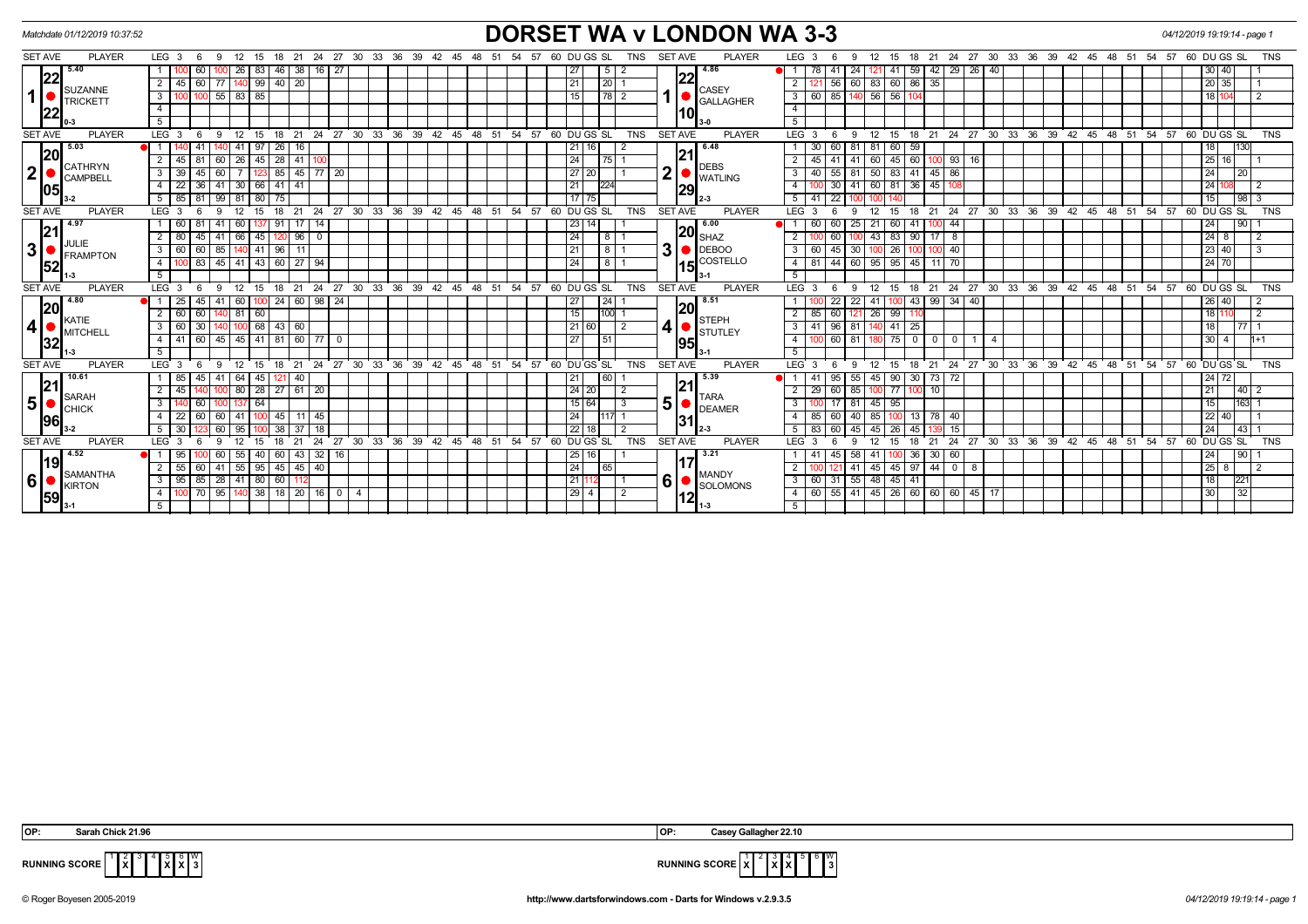| <b>DORSET WA</b>        |              |      |             |            |             |            |             |            |      |     |             | <b>LONDON WA</b>      |     |                  |            |             |            |             |            |      |     |             |
|-------------------------|--------------|------|-------------|------------|-------------|------------|-------------|------------|------|-----|-------------|-----------------------|-----|------------------|------------|-------------|------------|-------------|------------|------|-----|-------------|
| <b>PLAYER</b>           | W/L          | LWON | <b>LOST</b> | <b>AVE</b> | <b>TAVE</b> | <b>PTS</b> | <b>DRTS</b> | <b>TON</b> | TON+ | 180 | <b>TONS</b> | <b>PLAYER</b>         | W/L | <b>LWON LOST</b> | <b>AVE</b> | <b>TAVE</b> | <b>PTS</b> | <b>DRTS</b> | <b>TON</b> | TON+ | 180 | <b>TONS</b> |
| <b>Suzanne Trickett</b> |              |      |             | 22.22      | 5.40        | 1400       | 63          |            |      |     |             | Casey Gallagher       |     |                  | 22.10      | 4.86        | 1503       |             |            |      |     |             |
| Cathryn Campbell        | $\mathbf{M}$ |      |             | 20.05      | 5.03        | 2206       | 110         |            |      |     |             | Debs Watling          |     |                  | 21.29      | 6.48        | 2257       | 106         |            |      |     |             |
| Julie Frampton          |              |      |             | 21.52      | 4.97        | 1980       | 92          |            |      |     |             | I Shaz Deboo Costello |     |                  | 20.15      | 6.00        | 1914       | 95          |            |      |     |             |
| Katie Mitchell          |              |      |             | 20.32      | 4.80        | 1829       | Ωí          |            |      |     |             | Steph Stutley         |     |                  | 20.95      | 8.51        | 1927       |             |            |      |     | 6+1         |
| Sarah Chick             |              |      |             | 21.96      | 10.61       | 2328       |             |            |      |     |             | Tara Deamer           |     |                  | 21.31      | 5.39        | 2259       | 106         |            |      |     |             |
| Samantha Kirton         |              |      |             | 19.59      | 4.52        | 1939       | 99          |            |      |     |             | Mandy Solomons        |     |                  | 17.12      | 3.21        |            |             |            |      |     |             |
| <b>TOTALS</b>           |              |      |             | 20.86      |             | 11682      | 560         |            |      |     |             | <b>TOTALS</b>         |     |                  |            | ი იი        | 11521      | 564         |            |      |     | $30+1$      |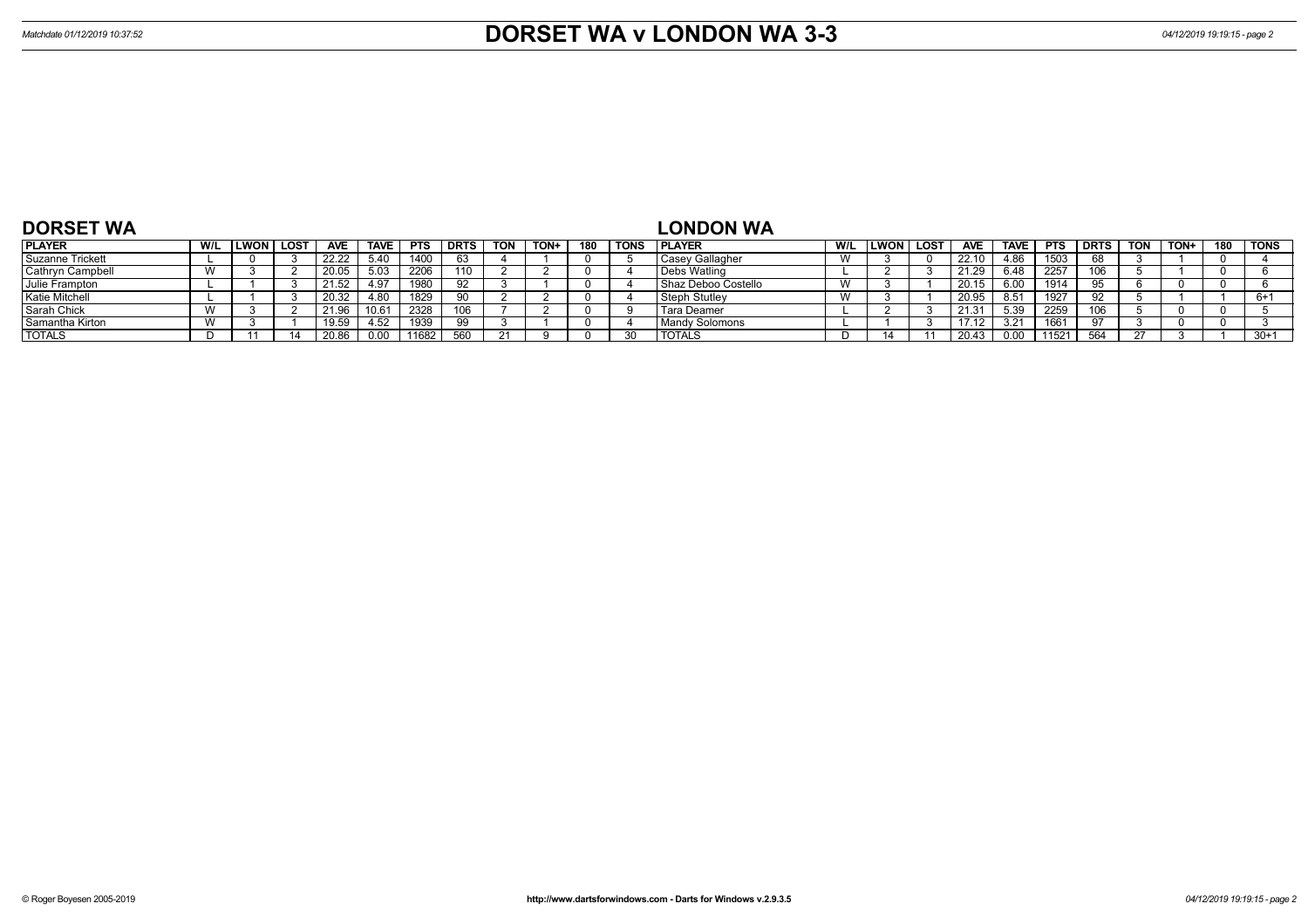



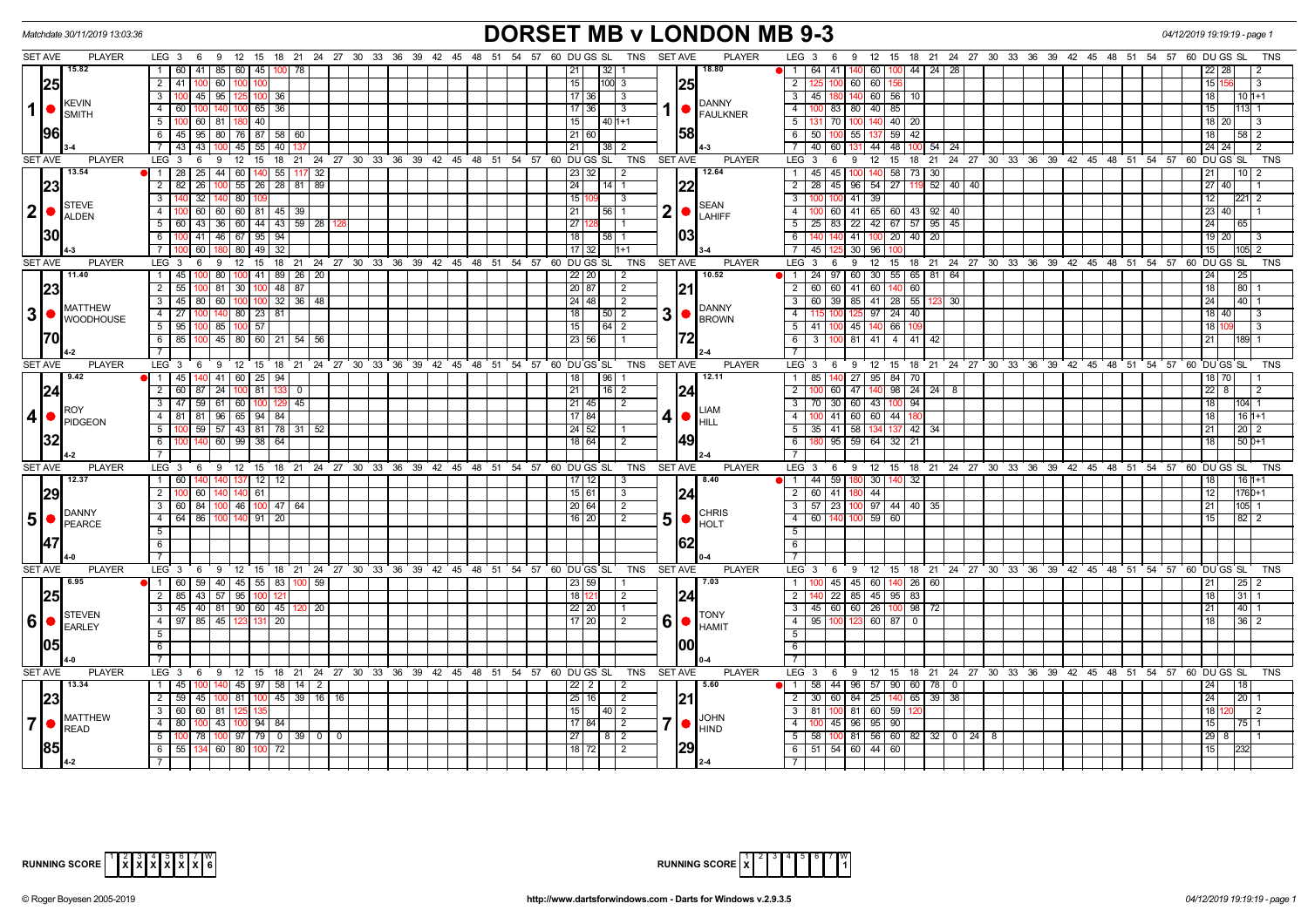## *Matchdate 30/11/2019 13:03:36* **DORSET MB v LONDON MB 9-3** *04/12/2019 19:19:22 - page 2*

| <b>SET AVE</b>  | <b>PLAYER</b>                | LEG <sub>3</sub><br>6                                           |                                       | 9 12 15 18 21 24 27 30 33 36 39 42 45 48 51 54 | 57 60 DU GS SL<br>TNS<br>SET AVE<br><b>PLAYER</b>                                                        | LEG $3 \quad 6$<br>9 12 15 18 21 24 27 30 33 36 39 42 45 48 51 54 57 60 DUGS SL             | <b>TNS</b>                                                               |
|-----------------|------------------------------|-----------------------------------------------------------------|---------------------------------------|------------------------------------------------|----------------------------------------------------------------------------------------------------------|---------------------------------------------------------------------------------------------|--------------------------------------------------------------------------|
|                 | 11.42                        | 81<br>60 60<br>$\overline{1}$<br>60<br>140                      |                                       |                                                | 4.40<br>18                                                                                               | 60 60<br>44 59                                                                              | l178l 1                                                                  |
| 30              |                              | 82 140 88<br>2 68<br>123                                        |                                       |                                                | 20 <br>14 88<br>$\overline{2}$                                                                           | 85 45 100 57 72<br>$\overline{2}$                                                           | 142  1<br>  15                                                           |
|                 | <b>JOHN</b>                  | 26 13<br>3   81<br>60 68<br>100 I                               | 32                                    |                                                | 32<br>21<br>$\overline{2}$<br>STEVE                                                                      | $45 \quad 45$<br>140 22 27<br>3<br>85                                                       | 137 1<br>l 18                                                            |
| 8               | <b>CLARK</b>                 | 16<br>$\overline{4}$<br>180<br>100 80                           |                                       |                                                | 8 <br>13 16 <br>$2+1$<br>HOLT                                                                            | 26 60 100 45 45<br>$-4$                                                                     | $225$ 1<br>  15                                                          |
|                 |                              | 5                                                               |                                       |                                                |                                                                                                          | $5\overline{5}$                                                                             |                                                                          |
| 36              |                              | $6\overline{6}$                                                 |                                       |                                                | 98                                                                                                       | $6\overline{6}$                                                                             |                                                                          |
|                 |                              |                                                                 |                                       |                                                |                                                                                                          | $\overline{7}$                                                                              |                                                                          |
| <b>SET AVE</b>  | <b>PLAYER</b>                | LEG <sub>3</sub><br>6                                           |                                       |                                                | 9 12 15 18 21 24 27 30 33 36 39 42 45 48 51 54 57 60 DUGS SL<br>TNS<br><b>PLAYER</b><br>SET AVE          | LEG 3<br>6<br>ີ 9⊺                                                                          | 12 15 18 21 24 27 30 33 36 39 42 45 48 51 54 57 60 DUGS SL<br><b>TNS</b> |
|                 | 12.25                        | 85<br>60 1<br>$100$ 81<br>1 58                                  | 67                                    |                                                | 50 <br>9.17<br>18                                                                                        | 60<br>58 81<br>77 81<br>12<br><b>e</b> i 1 i<br>132                                         | 20   12                                                                  |
| 21              |                              | $83$ 58 60 0 20<br>2 <sup>1</sup>                               |                                       |                                                | 20 <br>21                                                                                                | $43 \mid 26 \mid$<br>$\overline{2}$<br>80 36<br>76<br>140<br>100                            | 21 76 <br>l 2                                                            |
|                 |                              | 3<br>85<br>55<br>1001                                           | 60<br>$0 \mid 20$                     |                                                | 22<br>20 <sup>2</sup><br>2                                                                               | $\mathbf{3}$<br>36 95 53<br>$16$ 0                                                          | 24<br>$40$   2                                                           |
| 9               | <b>ALLAN</b><br><b>CHANT</b> | 60<br>60<br>45<br>$\overline{4}$                                | 72                                    |                                                | <b>CHRIS</b><br>9<br>21<br>24<br>$\overline{2}$<br><b>HOGG</b>                                           | 80<br>41 41<br>99 59<br>$\overline{4}$<br>36                                                | 21 36                                                                    |
|                 |                              | 5   41<br>1001                                                  | $125$ 55 45 35 42 38 0 20             |                                                | 28 20 <br>$\overline{2}$                                                                                 | $100 \t60 \t80 \t30 \t50$<br>5<br>45 76<br>$\mathbf{0}$                                     | 30 <br>512                                                               |
|                 |                              | 85<br>41<br>85 45<br>6                                          | l 37<br>$\mathbf 0$<br>$\overline{4}$ |                                                | 85 <br>27<br>$\overline{2}$<br>4 <sup>1</sup>                                                            | 60 95<br>22<br>$98$ $8$<br>32<br>55<br>83 48<br>6                                           | 26   32                                                                  |
|                 |                              |                                                                 |                                       |                                                |                                                                                                          | $\overline{7}$                                                                              |                                                                          |
| <b>SET AVE</b>  | <b>PLAYER</b>                | LEG <sub>3</sub><br>12<br>- 9<br>- 6                            |                                       |                                                | 15 18 21 24 27 30 33 36 39 42 45 48 51 54 57 60 DUGS SL<br><b>TNS</b><br><b>SET AVE</b><br><b>PLAYER</b> | $LEG_36$<br>12 15 18 21 24 27 30 33 36 39 42 45 48 51 54 57<br>- 9                          | 60 DU GS SL<br><b>TNS</b>                                                |
|                 | 11.00                        | 41<br>49<br>25                                                  | -32<br>-74                            |                                                | 13.35<br>32<br>19 I                                                                                      | 24<br>40<br>45 59                                                                           | 138I                                                                     |
| 21              |                              | $85$ 70<br>46<br>$26 \mid 85 \mid$<br>2 60                      |                                       |                                                | 22<br>18<br>129                                                                                          | $\overline{2}$<br>43 100 79 16<br>45 58<br>160                                              | 20 16 <br>$\overline{2}$                                                 |
|                 |                              | 30 <sup>2</sup><br>3<br>46<br>140 I                             | $141$ 72 32                           |                                                | 19<br>32<br>2                                                                                            | $\overline{\mathbf{3}}$<br>85 60 44<br>60 180 52                                            | $\sqrt{20}$ <sub>0+1</sub><br>18                                         |
| 10 <sub>1</sub> | <b>RYAN</b>                  | 44<br>36<br>4<br>76   85                                        | 10 <sup>1</sup><br>8                  |                                                | <b>MATT</b><br>$10$ $\bullet$ $\frac{m}{2}$<br>24<br>2 2                                                 | $30 \mid 100 \mid 55 \mid 52 \mid 60 \mid 20$<br>$\overline{4}$<br>24<br>60                 | 25   20                                                                  |
|                 | <b>MABEY</b>                 | $95 \mid 26 \mid 82 \mid 97 \mid 88 \mid 12 \mid 0$ 6<br>5   95 |                                       |                                                | 26<br>6                                                                                                  | 135 60 39 47 0<br>5 <sup>5</sup><br>45 <sub>1</sub><br>125 30                               | l 24 l<br>  20   2                                                       |
| 182             |                              | 6   60<br>45<br>60<br>100                                       | -71                                   |                                                | 1051<br>18<br>  65  <br>$\overline{2}$                                                                   | 60 60<br>6<br>60<br>60 86<br>40                                                             | 21   40                                                                  |
|                 |                              | 38<br>40<br>85<br>41<br>61                                      | 58<br>40<br>22                        |                                                | 27<br>116 I                                                                                              | 46<br>$27$ 42 40<br>$\overline{7}$<br>45<br>60<br>41                                        | 25 40                                                                    |
| <b>SET AVE</b>  | <b>PLAYER</b>                | LEG <sub>3</sub><br>12<br>15<br>$\mathbf{Q}$                    | 21<br>18                              |                                                | 24 27 30 33 36 39 42 45 48 51 54 57 60 DUGS SL<br>TNS<br><b>SET AVE</b><br><b>PLAYER</b>                 | 18 21 24 27 30 33 36 39 42 45 48 51 54 57<br><b>LEG</b><br>12 <sup>2</sup><br>15<br>6<br>-9 | 60 DU GS SL<br><b>TNS</b>                                                |
|                 | 8.85                         | 1   99<br>49<br>l 100.                                          | 73 30 10                              |                                                | 20 10 <br>7.19<br>2                                                                                      | 30 45 55 25<br>45<br>100                                                                    | $80$   2<br> 21                                                          |
| 24              |                              | 26<br>2 <sup>1</sup>                                            | $45 \mid 85 \mid 40$                  |                                                | 20 <br>19 40 <br>$\overline{\mathbf{3}}$                                                                 | 30 <sup>7</sup><br>60 30 26<br>$\overline{2}$<br>55<br>140                                  | 160 1<br>l 18                                                            |
|                 |                              | $95$ 41 86 59 40 40<br>3                                        |                                       |                                                | 20 40                                                                                                    | 137 41 38<br>3 <sup>1</sup><br>60 100 85<br>$\overline{\mathbf{0}}$                         | 40 2<br>l 21                                                             |
| 11              | <b>NIGEL</b>                 | $26 \mid 55 \mid$<br>4   99<br>100 I                            | $100$ 38 67 16                        |                                                | <b>MATT</b><br>. 1<br>23 16 <br>$\overline{2}$                                                           | $\overline{4}$<br>60 22 45 83 121 45 93                                                     | 3211<br> 21                                                              |
|                 | LAMB                         | $5\overline{5}$                                                 |                                       |                                                | <b>WINZAR</b>                                                                                            | 5                                                                                           |                                                                          |
| 144             |                              | 6                                                               |                                       |                                                | 89                                                                                                       | 6                                                                                           |                                                                          |
|                 |                              | $\overline{7}$                                                  |                                       |                                                |                                                                                                          | $\overline{7}$                                                                              |                                                                          |
| <b>SET AVE</b>  | <b>PLAYER</b>                | LEG <sub>3</sub><br>6                                           |                                       |                                                | 9 12 15 18 21 24 27 30 33 36 39 42 45 48 51 54 57 60 DUGSSL<br>TNS<br><b>SET AVE</b><br><b>PLAYER</b>    | LEG 3<br>6<br>- 9                                                                           | 12 15 18 21 24 27 30 33 36 39 42 45 48 51 54 57 60 DUGS SL<br>TNS        |
|                 | 10.20                        | 100 80<br>41                                                    | $26$ 82 32                            |                                                | 8.81<br>$19$ 32                                                                                          | 82 41 97<br>43<br>121 55                                                                    | 62 I                                                                     |
| 24              |                              | 60<br>45<br>2   45<br>66                                        | 95                                    |                                                | 24 <br>18<br>90 <sub>1</sub>                                                                             | 42 25<br>$\overline{2}$<br>60<br>49<br>85                                                   | 20   49                                                                  |
|                 |                              | 60<br>3<br>43   140                                             | 60 58 40                              |                                                | 21 40 <br>$\overline{2}$                                                                                 | 60<br>140 35 29<br>3 I<br>-81                                                               | 16 2<br>l 18                                                             |
| 12 <sub>0</sub> | <b>DAMIAN</b>                | $\overline{4}$<br>60 60                                         | $95 \mid 46$                          |                                                | <b>MATT</b><br> 2 <br>18   46 <br>$\overline{2}$                                                         | 45<br>60 60 47<br>$\overline{4}$<br>95                                                      | 54 1<br>l 18                                                             |
|                 | <b>MUDGE</b>                 | $5 \mid 28 \mid 60 \mid 60 \mid 100$                            | $100$ 59 78 16                        |                                                | <b>CROWLEY</b><br>23   16  <br>2                                                                         | 40 100 60 45 60 60 60<br>5 <sup>5</sup>                                                     | 76 1<br> 21                                                              |
| 139             |                              | -6                                                              |                                       |                                                | 18                                                                                                       | 6                                                                                           |                                                                          |
|                 |                              |                                                                 |                                       |                                                |                                                                                                          | $\overline{7}$                                                                              |                                                                          |
|                 |                              |                                                                 |                                       |                                                |                                                                                                          |                                                                                             |                                                                          |

|                      | .<br>⊿onr<br>. Clark 30.36                | ukner 25.5°.<br>1OP<br>Dan    |
|----------------------|-------------------------------------------|-------------------------------|
| <b>RUNNING SCORE</b> | _______________<br>2 I V<br>.<br>.<br>. . | 12W<br>I 3<br>IINU JUURE<br>. |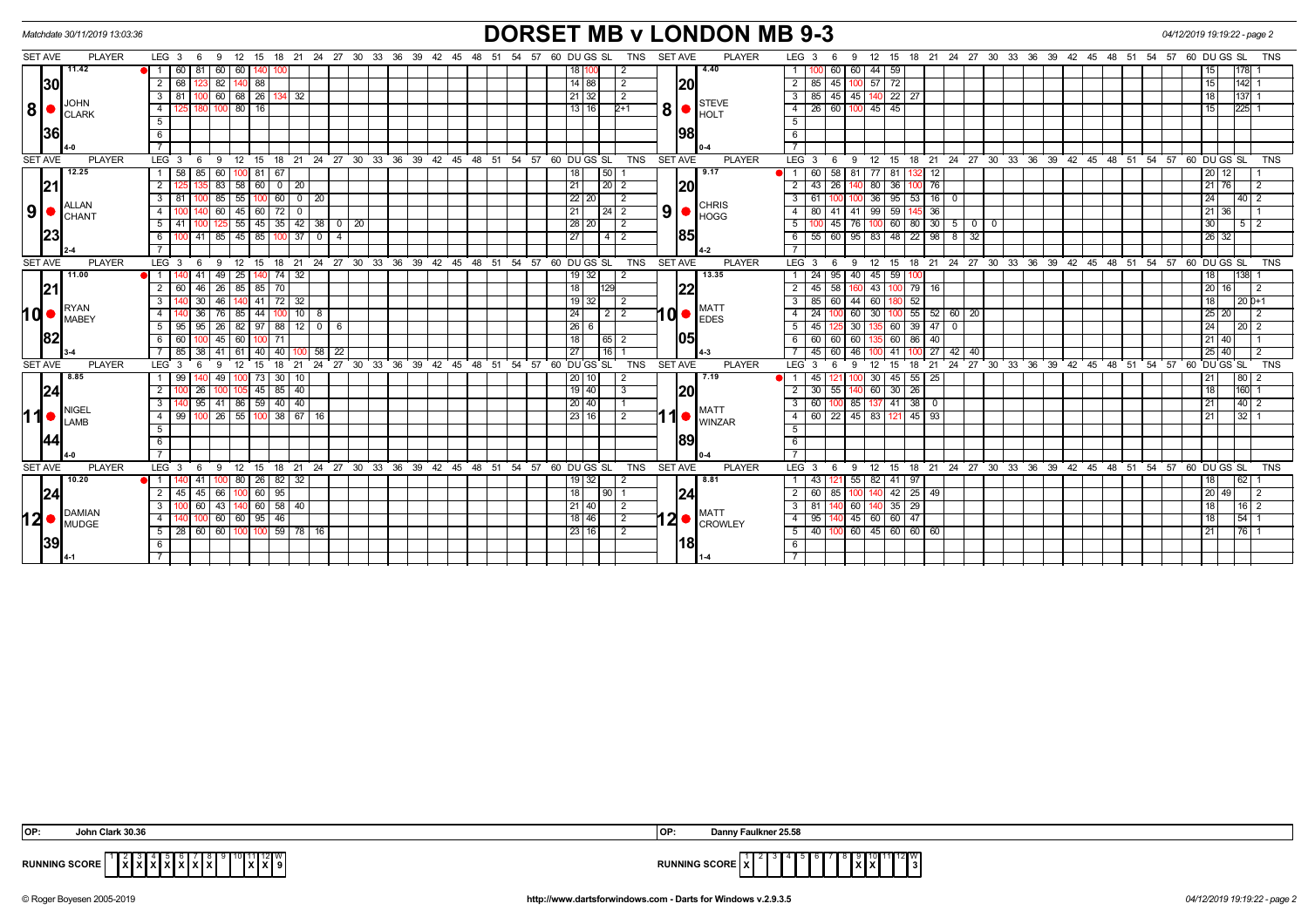| <b>DORSET MB</b>         |     |             |            |             |            |             |     |      |     |             | <b>LONDON MB</b>    |     |        |             |            |                |            |             |            |      |     |                |
|--------------------------|-----|-------------|------------|-------------|------------|-------------|-----|------|-----|-------------|---------------------|-----|--------|-------------|------------|----------------|------------|-------------|------------|------|-----|----------------|
| <b>PLAYER</b>            | W/L | LWON   LOST | <b>AVE</b> | <b>TAVE</b> | <b>PTS</b> | <b>DRTS</b> | TON | TON+ | 180 | <b>TONS</b> | <b>PLAYER</b>       | W/L | l LWON | <b>LOST</b> | <b>AVE</b> | <b>TAVE</b>    | <b>PTS</b> | <b>DRTS</b> | <b>TON</b> | TON+ | 180 | <b>TONS</b>    |
| Kevin Smith              |     |             | 25.96      | 15.82       | 3297       | 127         | 12  |      |     | $13+1$      | Danny Faulkner      | W   |        |             | 25.58      | 18.80          | 3326       | 130         | 10         |      |     | $14 + 1$       |
| Steve Alden              | W   |             | 23.30      | 13.54       | 3379       | 145         |     |      |     | $10+1$      | l Sean Lahiff       |     |        |             | 22.03      | 12.64          | 3106       | 141         |            |      |     | $\overline{A}$ |
| <b>Matthew Woodhouse</b> |     |             | 23.70      | 11.40       | 2892       | 122         | 10  |      |     |             | Danny Brown         |     |        |             | 21.72      | 10.52          | 2672       | 123         |            |      |     |                |
| Roy Pidgeon              | W   |             | 24.32      | 9.42        | 2894       | 119         |     |      |     |             | Liam Hill           |     |        |             | 24.49      | $12.1^{\circ}$ | 2816       | 115         |            |      |     | $7+2$          |
| Danny Pearce             |     |             | 29.47      | 12.37       | 2004       | 68          |     |      |     | 10          | l Chris Holt        |     |        |             | 24.62      | 8.40           | 1625       | 66          |            |      |     | $4 + 2$        |
| <b>Steven Earley</b>     | W   |             | 25.05      | 6.95        | 2004       | 80          |     |      |     |             | <b>Tony Hamit</b>   |     |        |             | 24.00      | 7.03           | 1872       | 78          |            |      |     |                |
| <b>Matthew Read</b>      | W   |             | 23.85      | 13.34       | 2958       | 124         |     |      |     |             | John Hind           |     |        |             | 21.29      | 5.60           | 2661       | 125         |            |      |     |                |
| John Clark               | W   |             | 30.36      | 11.42       | 2004       | 66          |     |      |     | $8+$        | l Steve Holt        |     |        |             | 20.98      | 4.40           | 1322       |             |            |      |     |                |
| Allan Chant              |     |             | 21.23      | 12.25       | 2908       | 137         | 10  |      |     |             | Chris Hogg          | W   |        |             | 20.85      | 9.17           | 2961       | 142         |            |      |     |                |
| Ryan Mabey               |     |             | 21.82      | 11.00       | 3295       |             |     |      |     |             | <b>Matt Edes</b>    | W   |        |             | 22.05      | 13.35          | 3329       | 151         |            |      |     | $10+1$         |
| Nigel Lamb               | W   |             | 24.44      | 8.85        | 2004       | 82          |     |      |     |             | <b>Matt Winzar</b>  |     |        |             | 20.89      | 7.19           | 1692       |             |            |      |     |                |
| Damian Mudge             | W   |             | 24.39      | 10.20       | 2415       | 99          |     |      |     |             | <b>Matt Crowlev</b> |     |        |             | 24.18      | 8.81           | 2297       | 95          |            |      |     |                |
| <b>TOTALS</b>            |     |             | 24.28      |             | 32054      | 1320        | 89  |      |     | $115 + 3$   | <b>TOTALS</b>       |     |        |             | 22.66      | 0.00           | 29679      | 1310        |            |      |     | $91 + 6$       |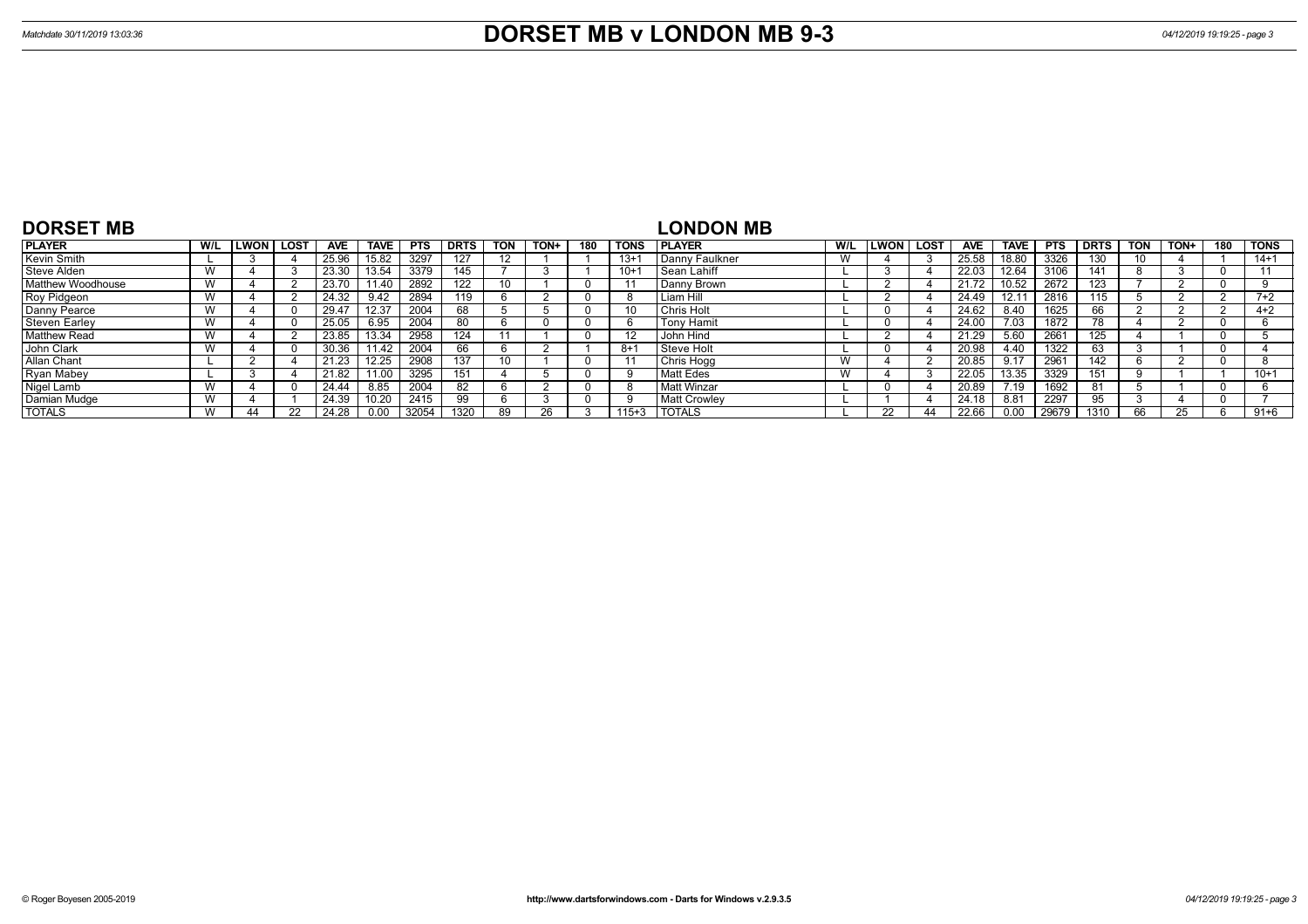| Matchdate 30/11/2019 10:51:55  |                |                                   |                         |                 |                |             |                       |                   |                   |                         |                               |            |                                                      |    |     |                                                               |                |              |                | <b>DORSET WB v LONDON WB 2-4</b> |                |                  |                                 |                  |          |                       |                   |                     |                          |                    |                                           |  |                                                            | 04/12/2019 19:19:28 - page 1 |                    |             |            |
|--------------------------------|----------------|-----------------------------------|-------------------------|-----------------|----------------|-------------|-----------------------|-------------------|-------------------|-------------------------|-------------------------------|------------|------------------------------------------------------|----|-----|---------------------------------------------------------------|----------------|--------------|----------------|----------------------------------|----------------|------------------|---------------------------------|------------------|----------|-----------------------|-------------------|---------------------|--------------------------|--------------------|-------------------------------------------|--|------------------------------------------------------------|------------------------------|--------------------|-------------|------------|
| <b>SET AVE</b>                 | <b>PLAYER</b>  | $LEG_3 6$                         | 9                       | 12 15           |                |             |                       |                   |                   |                         | 18 21 24 27 30 33 36 39 42 45 | 48 51      | 54                                                   | 57 |     | 60 DU GS SL                                                   | TNS            |              | <b>SET AVE</b> | <b>PLAYER</b>                    |                | LEG <sub>3</sub> | 6<br>9                          |                  |          |                       |                   |                     |                          |                    | 12 15 18 21 24 27 30 33 36 39 42 45 48 51 |  | 54<br>57                                                   |                              | 60 DU GS SL        |             | <b>TNS</b> |
| 1.00                           |                | $\vert$ 24 $\vert$                | 41<br>26                | 60              | 43             | 60<br>41    |                       |                   |                   |                         |                               |            |                                                      |    | 211 | 206                                                           |                |              |                | 5.00                             |                | 41               | -41<br>43                       | 95               |          | 87 42                 | 52                |                     |                          |                    |                                           |  |                                                            |                              | 23 52              |             |            |
| l16l                           |                | 2 <sup>1</sup><br>$\sqrt{26}$     | 60<br>81                |                 | 85 45 45       |             | 13 41                 |                   |                   |                         |                               |            |                                                      |    | 24  | 105                                                           |                |              | 21             |                                  |                | 60               | 60 81                           | 45               | 41       | 100 74                | 40                |                     |                          |                    |                                           |  |                                                            |                              | $22$ 40            |             |            |
| <b>TRINA</b><br>1<br>PERRY     |                | $\overline{3}$                    | $45$ $43$ 60 $45$ 26 60 |                 |                |             |                       |                   |                   |                         |                               |            |                                                      |    | 21  | $\boxed{122}$                                                 |                |              |                | LINDSEY<br>ASHTON                | $\mathbf{3}$   | 60               | 100 41                          | 100 <sub>l</sub> |          | 60 35                 | 5                 |                     |                          |                    |                                           |  |                                                            |                              | $24 \mid 5$        |             | l 3        |
| 21                             |                | $\overline{4}$                    |                         |                 |                |             |                       |                   |                   |                         |                               |            |                                                      |    |     |                                                               |                |              | 78             |                                  | $\overline{4}$ |                  |                                 |                  |          |                       |                   |                     |                          |                    |                                           |  |                                                            |                              |                    |             |            |
|                                |                | 5                                 |                         |                 |                |             |                       |                   |                   |                         |                               |            |                                                      |    |     |                                                               |                |              |                |                                  | 5              |                  |                                 |                  |          |                       |                   |                     |                          |                    |                                           |  |                                                            |                              |                    |             |            |
| <b>SET AVE</b>                 | <b>PLAYER</b>  | LEG <sub>3</sub>                  | - 6<br>- 9              | 12 15           |                |             |                       |                   |                   |                         |                               |            | 18 21 24 27 30 33 36 39 42 45 48 51 54 57 60 DUGS SL |    |     |                                                               | <b>TNS</b>     |              | <b>SET AVE</b> | <b>PLAYER</b>                    |                | LEG <sub>3</sub> | - 6<br>- 9                      |                  |          |                       |                   |                     |                          |                    |                                           |  | 12 15 18 21 24 27 30 33 36 39 42 45 48 51 54 57 60 DUGS SL |                              |                    |             | <b>TNS</b> |
| 7.60                           |                |                                   | 83<br>55                | 68 I            |                | 27          | 46 I<br>- 8           | 32                |                   |                         |                               |            |                                                      |    |     | 27 32                                                         |                |              |                | 4.35                             |                | 21               | 26                              | 74               |          | 62 25 59              |                   |                     |                          |                    |                                           |  |                                                            |                              | 24                 | 88          |            |
| 18                             | <b>ORRAINE</b> | $\overline{2}$<br>22              | 55                      | 81              | 100            | 63          |                       | $21$ 19 $20$      |                   |                         |                               |            |                                                      |    | 271 | 1201                                                          | $\overline{2}$ |              |                | <b>LYNNE</b>                     |                | 59               | 79<br>-33                       | 45               |          | 26 83 39              |                   | $22$ 75 40          |                          |                    |                                           |  |                                                            |                              | $29$ 40            |             |            |
| 2 <sup>1</sup>                 | <b>WOODROW</b> | $\overline{3}$<br>22              | 60                      | 43              | 15             | 84          | $41 \mid 28$          | 20                | 48                |                         |                               |            |                                                      |    |     | 30 48                                                         |                | $\mathbf{2}$ |                | <b>BIONDINI</b>                  |                | 45               | 60<br>60                        | 62               | -41      | 59<br>83              | $25 \mid 27$      |                     |                          |                    |                                           |  |                                                            |                              | 27                 | 39          |            |
| 102                            |                | 65<br>$\overline{4}$              | 39<br>41                |                 | 60             | 81<br>81    | $\mathbf 0$           | 18                |                   |                         |                               |            |                                                      |    | 27  | 116                                                           |                |              | 62             |                                  |                | 45               |                                 | 60               | 9        | 25<br>63              |                   | 68 36 54            |                          |                    |                                           |  |                                                            |                              | 29<br>54           |             |            |
|                                |                | 5 <sup>7</sup><br>  45            | 26                      | 43 <sup>1</sup> | 60             |             | 46<br>32              | 30                |                   |                         |                               |            |                                                      |    |     | 26 30                                                         | $\overline{2}$ |              |                |                                  |                | 55               | 40                              | 45               | 60       | 45                    | 21                |                     |                          |                    |                                           |  |                                                            |                              | 24                 | 35 2        |            |
| <b>SET AVE</b>                 | <b>PLAYER</b>  | LEG <sub>3</sub>                  | 6                       | 12              | 15             | 21<br>18    | 24                    | 27                | 30 33             |                         |                               |            | 36 39 42 45 48 51 54 57 60 DUGS SL                   |    |     |                                                               | <b>TNS</b>     |              | <b>SET AVE</b> | <b>PLAYER</b>                    |                | LEG <sub>3</sub> | - 6<br>$\mathbf{q}$             |                  | 15       | 21<br>18              | 24                | 27<br>$30^{\circ}$  |                          |                    | 33 36 39 42 45 48 51                      |  | 54 57                                                      |                              | 60 DU GS SL        |             | <b>TNS</b> |
| 1.21<br> 13                    |                | 43                                | 79<br>17                | 41 I            | 83             | 9           | 43 41                 | 33                |                   |                         |                               |            |                                                      |    | 27  | 1112                                                          |                |              | 14             | 3.30                             |                | 58               | 80<br>60                        | 60               |          | 27 26                 |                   | $9 \mid 49$         | 32                       |                    |                                           |  |                                                            |                              | $\sqrt{28}$ 32     |             |            |
| <b>SALLY</b>                   |                | 25<br>2                           | 42<br>79                | $25 \mid 95$    |                | $\sqrt{33}$ |                       |                   | $121$ 30 19 10 20 | $\overline{\mathbf{0}}$ |                               |            |                                                      |    | 36  | $\begin{array}{c c c c c} \hline 2 & 1 \\ \hline \end{array}$ |                |              |                | NIKKI                            |                | 45               | 22                              | 60               |          | 85 78 17 27 17 0 17 8 |                   |                     |                          |                    |                                           |  |                                                            |                              | $36$   8           |             |            |
| 3 <sup>1</sup><br><b>OLD</b>   |                | $3 \mid 97$                       | 57<br>97                |                 |                |             |                       | 31 31 45 41 68 17 | $900$             | $\overline{4}$          |                               |            |                                                      |    | 36  | $\overline{4}$                                                |                | ا3           |                | PATTEN                           | 3              | 45               | 105 60 60 60 59 38              |                  |          |                       |                   | $54$ 0              | $\overline{\phantom{0}}$ | $0 \mid 0 \mid 20$ |                                           |  |                                                            |                              | 39 20              |             |            |
| 1991                           |                | $\overline{4}$                    |                         |                 |                |             |                       |                   |                   |                         |                               |            |                                                      |    |     |                                                               |                |              | 1591           |                                  | $\overline{4}$ |                  |                                 |                  |          |                       |                   |                     |                          |                    |                                           |  |                                                            |                              |                    |             |            |
|                                |                | 5 <sub>1</sub>                    |                         |                 |                |             |                       |                   |                   |                         |                               |            |                                                      |    |     |                                                               |                |              |                |                                  | 5 <sup>5</sup> |                  |                                 |                  |          |                       |                   |                     |                          |                    |                                           |  |                                                            |                              |                    |             |            |
| <b>SET AVE</b>                 | <b>PLAYER</b>  | $LEG_3$                           | 6<br>9                  | 12 15           |                | 18          |                       |                   |                   |                         |                               |            | 21 24 27 30 33 36 39 42 45 48 51 54 57 60 DUGS SL    |    |     |                                                               | <b>TNS</b>     |              | <b>SET AVE</b> | <b>PLAYER</b>                    |                | LEG <sub>3</sub> | 6<br>- 9                        |                  |          |                       |                   |                     |                          |                    |                                           |  | 12 15 18 21 24 27 30 33 36 39 42 45 48 51 54 57 60 DUGS SL |                              |                    |             | TNS        |
| 6.59<br>22                     |                | 45 I<br>$\blacksquare$            | 60<br>60                |                 | 85 83 60 60 48 |             |                       |                   |                   |                         |                               |            |                                                      |    |     | 23 48                                                         |                |              | 18             | 4.00                             |                | 26               | 41<br>55                        | 1001             |          | $81 \overline{)43}$   |                   |                     |                          |                    |                                           |  |                                                            |                              | 21                 | 55 2        |            |
| PERI-MAY                       |                | 2   100                           | 140                     | 45 80 100 36    |                |             |                       |                   |                   |                         |                               |            |                                                      |    |     | $18$ 36                                                       | l 3            |              |                | CARLY                            | $\overline{2}$ |                  | 100 60                          | $5 \mid 41$      |          |                       |                   |                     |                          |                    |                                           |  |                                                            |                              | 18                 | 188 2       |            |
| 4 <sup>1</sup><br>YARROW       |                | $\overline{3}$<br>$\overline{60}$ | 30                      | 100 100         | 60 119 27 0    |             |                       | - 5               |                   |                         |                               |            |                                                      |    |     | $26$   5                                                      | 3              | $\vert$      |                | <b>TOWNSEND</b>                  | 3              | 80               | 85   45   3   81   26   45   44 |                  |          |                       |                   |                     |                          |                    |                                           |  |                                                            |                              | 24                 | $\sqrt{92}$ |            |
| <b>143</b>                     |                | $\overline{4}$                    |                         |                 |                |             |                       |                   |                   |                         |                               |            |                                                      |    |     |                                                               |                |              | 54             |                                  | $\overline{4}$ |                  |                                 |                  |          |                       |                   |                     |                          |                    |                                           |  |                                                            |                              |                    |             |            |
|                                |                | 5 <sup>5</sup>                    |                         |                 |                |             |                       |                   |                   |                         |                               |            |                                                      |    |     |                                                               | <b>TNS</b>     |              |                |                                  | 5 <sup>5</sup> |                  |                                 |                  |          |                       |                   |                     |                          |                    |                                           |  |                                                            |                              |                    |             |            |
| <b>SET AVE</b><br>4.40         | <b>PLAYER</b>  | LEG <sub>3</sub>                  | - 6                     | 12              | 15             | 21<br>18    | $^{\circ}$ 24         | 27                |                   | 30 33 36                | $39 \quad 42 \quad 45$        | $48$ 51 54 |                                                      |    |     | 57 60 DU GS SL<br> 86                                         |                |              | <b>SET AVE</b> | <b>PLAYER</b><br>6.80            |                | LEG <sub>3</sub> | - 6<br>9                        | 12               | 15       | 21<br>- 18            | 24                |                     |                          |                    | 27 30 33 36 39 42 45 48 51                |  | $54 \overline{\smash{\big)}\ 57}$                          |                              | 60 DU GS SL        |             | <b>TNS</b> |
| 18                             |                | -24<br>2<br>40                    | 63<br>60<br>55<br>61    | 43 <sup>1</sup> | 25<br>80       | 26          | 43<br>43   61         | 60                | 16 16             |                         |                               |            |                                                      |    | 21  | 31 16                                                         |                |              | 18             |                                  |                | 81               | 60<br>45                        | 42<br>60         |          | $41 \ 56$<br>44 54    | 36<br>$20 \mid 0$ |                     | 8                        |                    |                                           |  |                                                            |                              | $22 \mid 36$<br>30 | 81          |            |
| <b>DONNA</b><br>5 <sup>1</sup> |                |                                   | 60<br>60                | 85              | 59             | 80          | 57<br>40              |                   |                   |                         |                               |            |                                                      |    |     | $22$ 40                                                       |                | 5            |                | <b>JOANNE</b>                    |                | 60               |                                 | 60               |          | $55$ 22 47            | 20                |                     |                          |                    |                                           |  |                                                            |                              | 24                 | 56 1        |            |
| MABBAT1                        |                | 3<br>60<br>$\overline{4}$<br>  40 |                         |                 | 55             |             | 70 I<br>- 8           |                   |                   |                         |                               |            |                                                      |    | 24  |                                                               |                |              |                | DEAMER                           |                | 60               | 45                              | 60               |          | 60 51                 | 25                |                     |                          |                    |                                           |  |                                                            |                              | 24 25              |             |            |
| <b>155</b>                     |                |                                   | 60<br>65                | -80 I           | 23             | 80<br>58    | 26<br>40 <sup>1</sup> | 57                | 18                |                         |                               |            |                                                      |    | 30  | 36                                                            |                |              | 49             | l 3-2                            | 5              | 60               |                                 | 60               | 60<br>55 | 41                    | 32                |                     | 47                       |                    |                                           |  |                                                            |                              | 32<br>16           |             |            |
| <b>SET AVE</b>                 | <b>PLAYER</b>  | LEG <sub>3</sub>                  | -6                      | 12              | 15             | 18<br>21    | 24                    | 27                | 30                | 36<br>33                | 39 42 45 48 51                |            | 54 57 60 DU GS SL                                    |    |     |                                                               | <b>TNS</b>     |              | <b>SET AVE</b> | <b>PLAYER</b>                    |                | LEG <sub>3</sub> | 6<br>۰Q                         | 12               | 15       | 18<br>21              | 24                | 27                  | 16<br>33<br>30           |                    | 36 39 42 45 48 51                         |  | $54 \quad 57$                                              |                              | 60 DU GS SL        |             | <b>TNS</b> |
| 1.40                           |                | 55                                | 26                      | 30              | 81             | 43          | 36 70                 | $\mathbf 0$       | $0 \mid 6$        | $\mathbf 0$             |                               |            |                                                      |    | 36  | 14                                                            |                |              |                | 2.00                             |                | 60               | 26<br>41                        | 64               |          | 39 40 22              |                   | 22 45 45 67 30      |                          |                    |                                           |  |                                                            |                              | 34 30              |             |            |
| 114                            |                | 30<br>2                           | 45<br>28                | 30 <sup>1</sup> | 80             | 65          | 30 <sup>1</sup><br>17 | 92                |                   |                         |                               |            |                                                      |    | 27  | 84                                                            |                |              | 16             |                                  |                | 31               | 83<br>85                        | 45               | 26       | 66 60                 |                   | $19$ 38             | 48                       |                    |                                           |  |                                                            |                              | $29$ 48            |             |            |
| <b>ROZ</b><br>6 <sup>1</sup>   |                | 85<br>3                           |                         |                 |                |             |                       |                   |                   |                         |                               |            |                                                      |    | 30  | $\overline{20}$                                               |                | 6            |                | JANE                             | 3              |                  | 52<br>41                        | 28               |          | 76 25                 |                   | $39 \mid 5 \mid 35$ |                          |                    |                                           |  |                                                            |                              | 29 35              |             | $\sqrt{2}$ |
| ANNETTS                        |                | $\overline{4}$                    |                         |                 |                |             |                       |                   |                   |                         |                               |            |                                                      |    |     |                                                               |                |              |                | $\blacksquare$ BIGGS             |                |                  |                                 |                  |          |                       |                   |                     |                          |                    |                                           |  |                                                            |                              |                    |             |            |
| 89<br>0-3                      |                |                                   |                         |                 |                |             |                       |                   |                   |                         |                               |            |                                                      |    |     |                                                               |                |              | 34             | l 3-0                            | 5 <sup>5</sup> |                  |                                 |                  |          |                       |                   |                     |                          |                    |                                           |  |                                                            |                              |                    |             |            |
|                                |                |                                   |                         |                 |                |             |                       |                   |                   |                         |                               |            |                                                      |    |     |                                                               |                |              |                |                                  |                |                  |                                 |                  |          |                       |                   |                     |                          |                    |                                           |  |                                                            |                              |                    |             |            |

**X** 4 **X** 6 W

$$
\frac{1}{2}
$$
 **subning** score  $\frac{1}{x}$   $\frac{2}{x}$   $\frac{3}{x}$   $\frac{4}{x}$   $\frac{5}{x}$   $\frac{6}{x}$   $\frac{1}{x}$ 

**RUNNING SCORE**